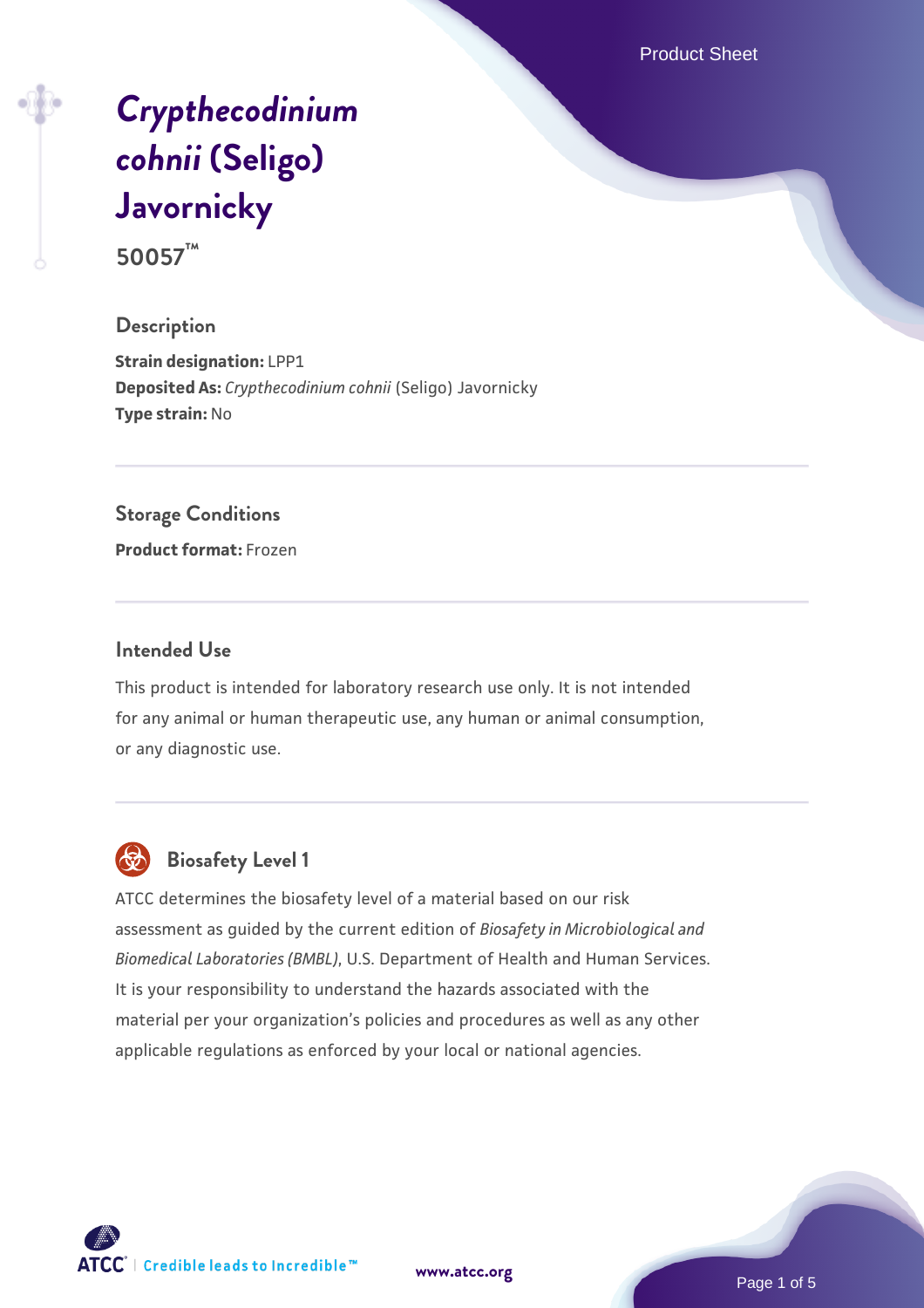ATCC highly recommends that appropriate personal protective equipment is always used when handling vials. For cultures that require storage in liquid nitrogen, it is important to note that some vials may leak when submersed in liquid nitrogen and will slowly fill with liquid nitrogen. Upon thawing, the conversion of the liquid nitrogen back to its gas phase may result in the vial exploding or blowing off its cap with dangerous force creating flying debris. Unless necessary, ATCC recommends that these cultures be stored in the vapor phase of liquid nitrogen rather than submersed in liquid nitrogen.

# **Certificate of Analysis**

For batch-specific test results, refer to the applicable certificate of analysis that can be found at www.atcc.org.

# **Growth Conditions**

**Medium:**  [ATCC Medium 460: A2E6 medium](https://www.atcc.org/-/media/product-assets/documents/microbial-media-formulations/atcc-medium-460.pdf?rev=41254717033e4fb39b826ca83e405988) **Temperature:** 25°C **Culture system:** Axenic

# **Handling Procedures**

#### **Culture maintenance:**

This culture is routinely shipped as a frozen stabilate. Thaw the ampule (see the procedure below under the heading FROZEN MATERIAL) and aseptically transfer

the material to 5 ml of ATCC medium 460 in a 16 x 125 mm screw-capped test



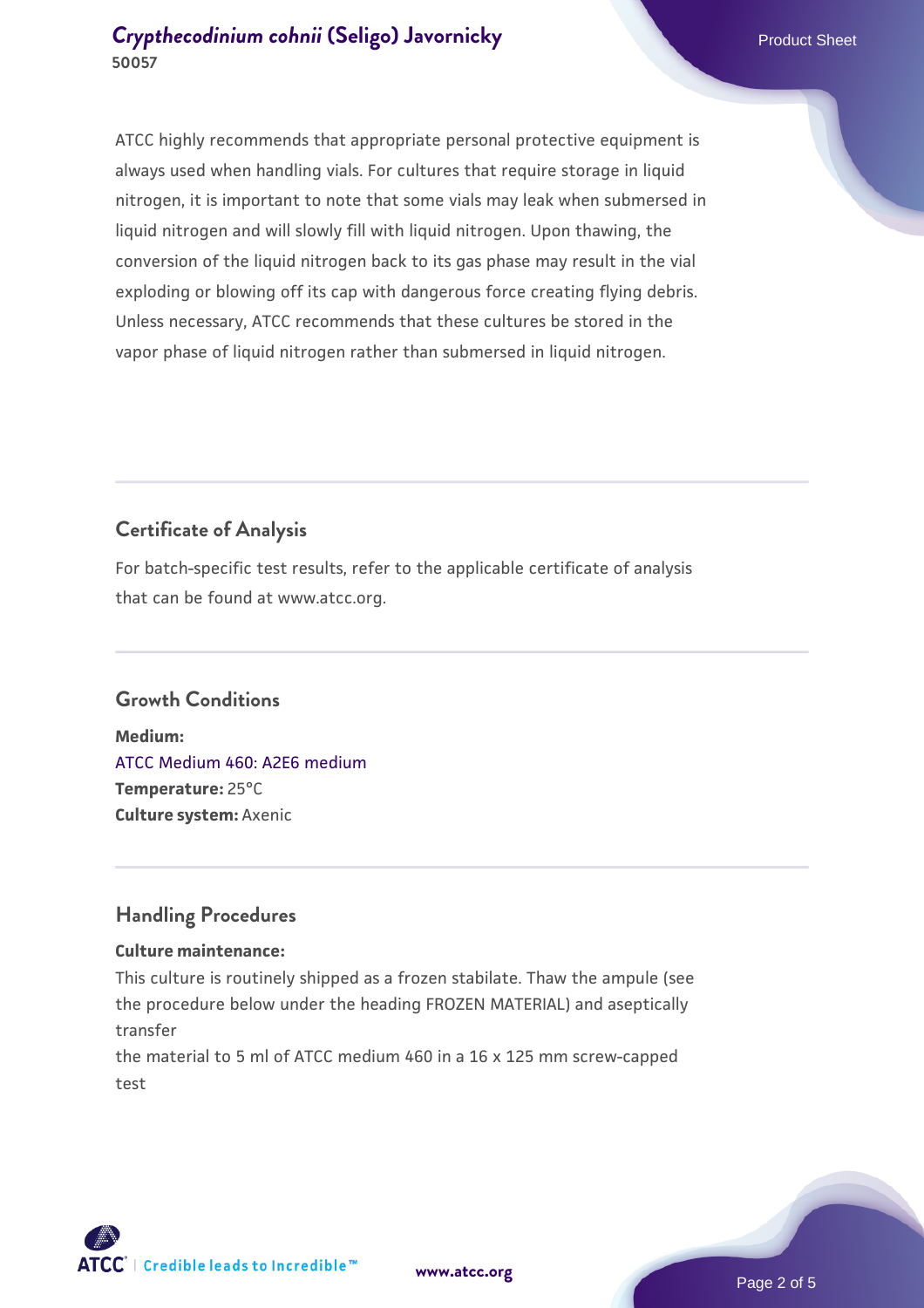tube. DO NOT distribute the thawed material to a larger volume of medium. It is

essential to first establish the culture in a small volume. Screw cap on tightly, loosen one half turn, and incubate culture upright at 25C. The culture should be ready to subculture in approximately 7 days. To subculture screw the

cap on tightly, invert the culture 5 times and aseptically transfer a 0.1 ml aliquot to 5 ml of ATCC medium 460 and incubate as above. Prepare two subcultures weekly. Retain all cultures for up to one month to ensure against loss.

# **Material Citation**

If use of this material results in a scientific publication, please cite the material in the following manner: *Crypthecodinium cohnii* (Seligo) Javornicky (ATCC 50057)

# **References**

References and other information relating to this material are available at www.atcc.org.

# **Warranty**

The product is provided 'AS IS' and the viability of ATCC<sup>®</sup> products is warranted for 30 days from the date of shipment, provided that the customer has stored and handled the product according to the information included on the product information sheet, website, and Certificate of Analysis. For living cultures, ATCC lists the media formulation and reagents that have been found to be effective for the product. While other unspecified media and reagents may also produce satisfactory results, a change in the ATCC and/or depositor-recommended protocols may affect the



**[www.atcc.org](http://www.atcc.org)**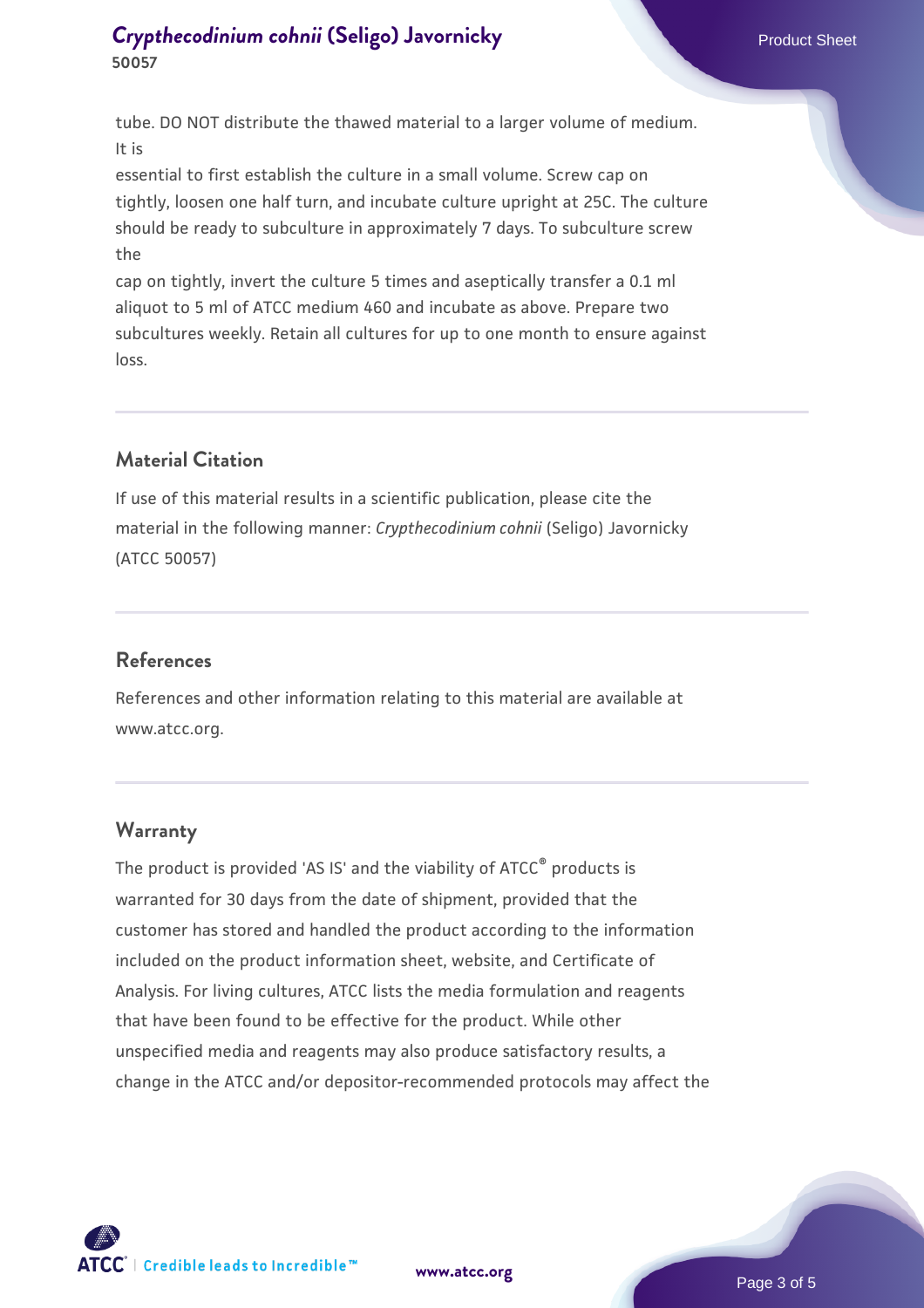recovery, growth, and/or function of the product. If an alternative medium formulation or reagent is used, the ATCC warranty for viability is no longer valid. Except as expressly set forth herein, no other warranties of any kind are provided, express or implied, including, but not limited to, any implied warranties of merchantability, fitness for a particular purpose, manufacture according to cGMP standards, typicality, safety, accuracy, and/or noninfringement.

#### **Disclaimers**

This product is intended for laboratory research use only. It is not intended for any animal or human therapeutic use, any human or animal consumption, or any diagnostic use. Any proposed commercial use is prohibited without a license from ATCC.

While ATCC uses reasonable efforts to include accurate and up-to-date information on this product sheet, ATCC makes no warranties or representations as to its accuracy. Citations from scientific literature and patents are provided for informational purposes only. ATCC does not warrant that such information has been confirmed to be accurate or complete and the customer bears the sole responsibility of confirming the accuracy and completeness of any such information.

This product is sent on the condition that the customer is responsible for and assumes all risk and responsibility in connection with the receipt, handling, storage, disposal, and use of the ATCC product including without limitation taking all appropriate safety and handling precautions to minimize health or environmental risk. As a condition of receiving the material, the customer agrees that any activity undertaken with the ATCC product and any progeny or modifications will be conducted in compliance with all applicable laws, regulations, and guidelines. This product is provided 'AS IS' with no representations or warranties whatsoever except as expressly set forth herein and in no event shall ATCC, its parents, subsidiaries, directors, officers, agents, employees, assigns, successors, and affiliates be liable for indirect, special, incidental, or consequential damages of any kind in connection with